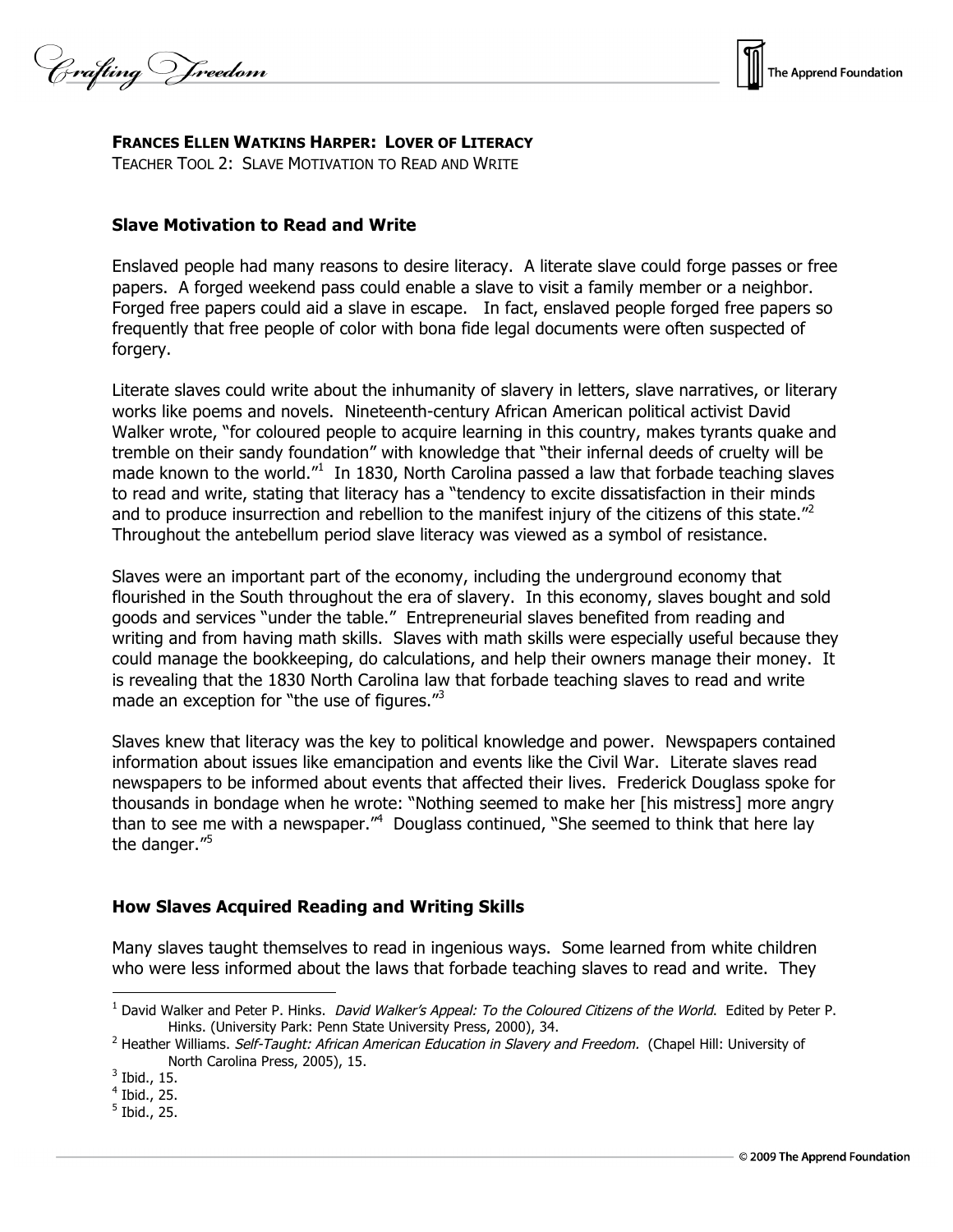eavesdropped on conversations and lessons. They took newspapers and other printed materials and studied the letters and words. Literate slaves passed their skills on to others: literate parents taught their children when away from the watchful eye of the master or overseer; some slaves held underground "schools" in secret hiding places—often deep in the woods—late at night or very early in the morning before or after the work day. After Emancipation, many of these black teachers became founders and leaders of schools for former slaves. "I have seen the Negroes up in the country going away under large oaks, and in secret places, sitting in the woods with spelling books," former slave Charity Bowery of North Carolina told an interviewer decades after Emancipation.<sup>6</sup> Wherever there was a strong will to read, African Americans became very creative in finding a way.

Some slave owners, such as the Edenton white woman who claimed Harriet Jacobs as her property, taught their slaves to read. This practice decreased, however, after the Nat Turner insurrection of 1831, when teaching slaves to read and write was outlawed in much of the South. Occasionally, an owner might teach slaves to read despite the laws and customs if doing so was in his or her business interests. It could, for example, be much easier and efficient to give a list to a slave for items to pick up in town and tasks to do than to rely on the slave's memory.

 $\overline{a}$  $6$  Ibid., 7.